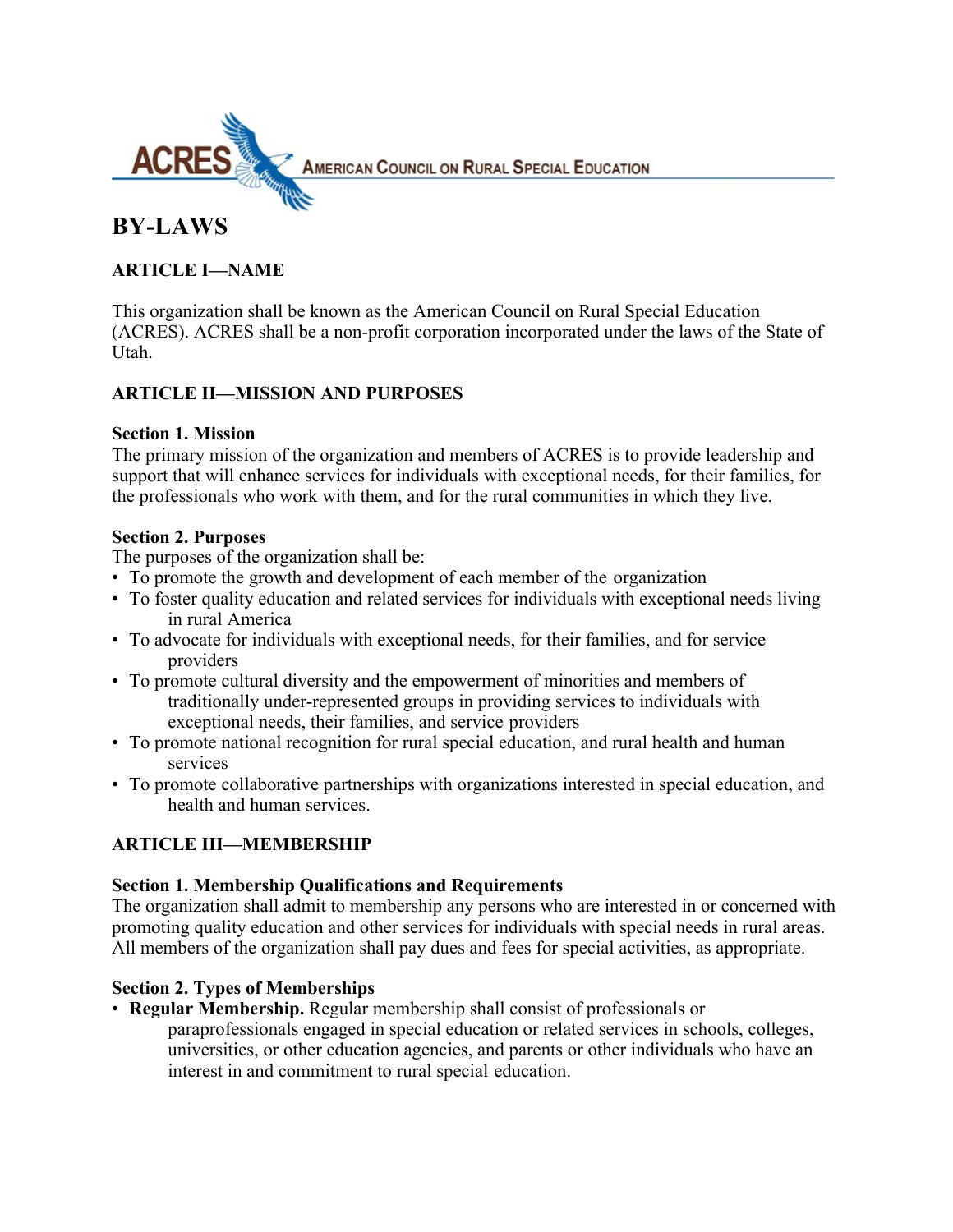• **Student membership.** Student membership shall consist of undergraduate and graduate students enrolled in classes during the academic year at an accredited college or university, not engaged in full-time employment, and sponsored by a faculty member who is also a regular member of the organization.

#### **Section 3. Membership Rights and Privileges**

All individual and student members shall be entitled to all rights and privileges associated with membership in the organization. Each member in good standing in attendance at any meeting or participating in any election/balloting process shall have one (1) vote on any question.

### **ARTICLE IV—GOVERNANCE STRUCTURE**

#### **Section 1. Leadership**

The organization shall be led by a Board of Directors elected by the membership and National Coordinator(s) appointed by the Board, with assistance from members serving on Standing committees and Ad Hoc Committees, as deemed necessary by the Board. The officers of the organization are the Chair, Chair-elect, Past Chair, Secretary, Treasurer, Historian, and National Coordinators.

#### **Section 2. Fiscal Year**

The fiscal year shall be equivalent to the calendar year from January 1 through December 31.

#### **Section 3. Meetings**

The Board of Directors shall meet at least four (4) times per year. Meetings will be called by the Chairperson of the Board. National Coordinators, Committee Chairs and Editor(s) are invited to take part in all Board meetings as Ex Officio members only without voting privilege.

#### **Section 4. Quorum**

A quorum shall be constituted by at least one-half of the number of the members of the Board of Directors attending any official Board meeting.

#### **Section 5. Elections**

- **Board of Directors**. Election of Board members shall be conducted by the past-Chair using an email ballot of the full membership. Nominations will be accepted and elections held before January 1. The nominees receiving the largest number of votes shall be declared elected. In case of a tie vote, the Past Chair, current Chair and Chair-elect, in the presence of witnesses, shall decide by lot among them.
- **Officers**. Election of Officers shall be conducted by the Past Chair concomitantly with the election of Board members. Nominees for Officer positions will be current Members of the Board of Directors. The nominees receiving the largest number of votes shall be declared elected. In case of a tie vote, the decision will be remanded to the full membership for a second ballot.

### **ARTICLE V—OFFICERS AND BOARD OF DIRECTORS**

#### **Section 1. Board of Directors**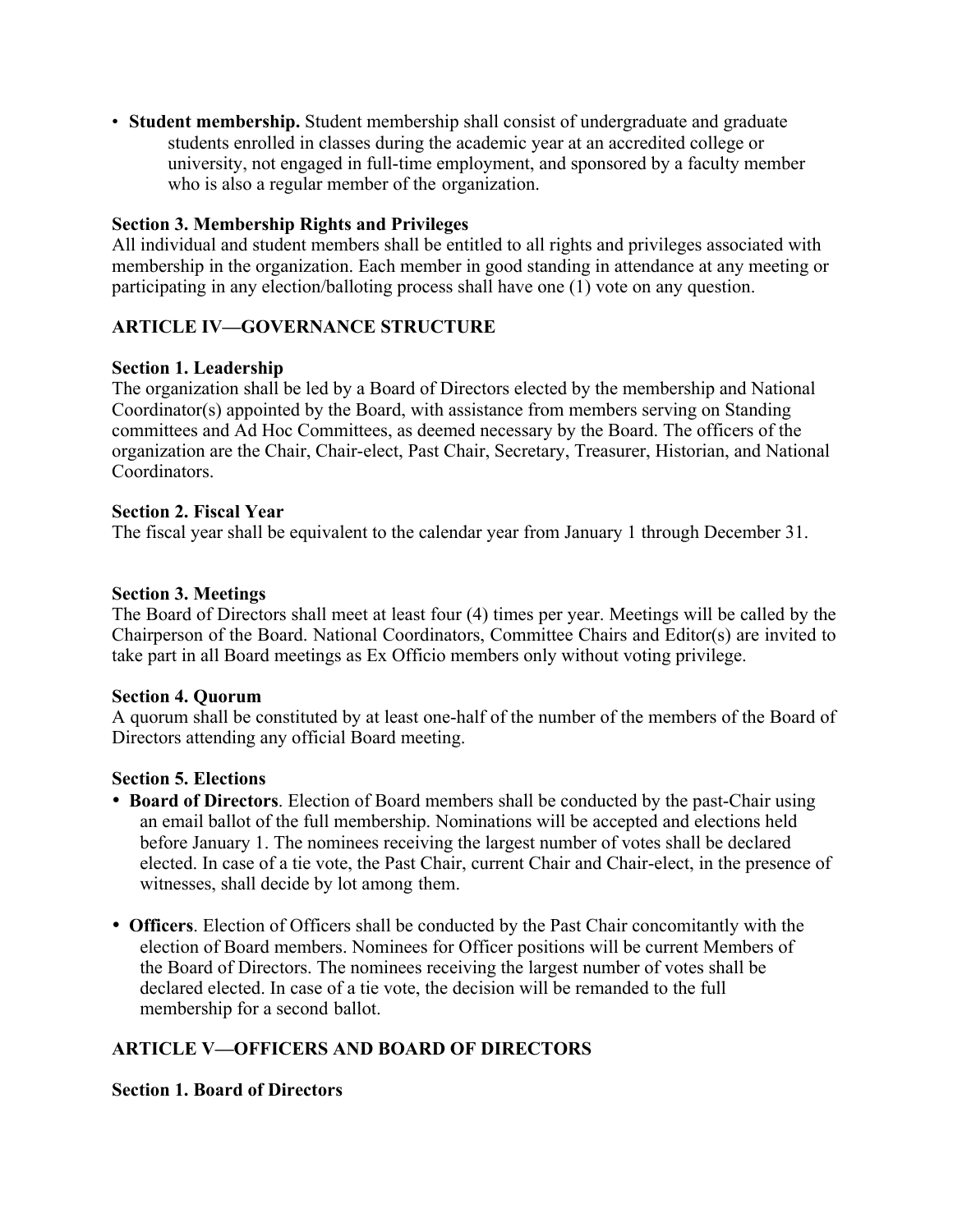The Board of Directors shall be ACRES members in good standing. The Board of Directors will be responsible for determining policies and procedures for the organization and for making decisions about the implementation of activities and the allocation of resources. The board will be comprised of up to eighteen (18) members elected by the membership, with six (6) members elected each year, to serve three (3) year terms. The Board of Directors shall represent, to the maximum extent possible, the full range of disciplines, professional positions, geographic distribution, and cultural, gender, and age characteristics of the membership. The National Coordinators, Committee Chairs, and Editor(s) may serve as Ex Officio members of the Board without voting privilege.

### **Section 2. Officers of ACRES**

Officers shall be the Chair-elect, Chair, Past Chair, Secretary, Treasurer, and Historian.

#### **Section 3. National Coordinator(s)**

National Coordinator(s) shall serve as the administrative officers of the organization and also as Ex Officio member(s) of the Board of Directors. The National Coordinator(s)will be responsible for the management of the business affairs of the organization, including finances, membership, information services (e.g., website, RuraLink email lists,) and conference planning, operation, and evaluation, as well as, any other duties assigned by the Board of Directors. The National Coordinator(s) are appointed by the Board of Directors to serve five (5)-year terms.

#### **Section 4. Editor(s)**

The Editor(s) shall oversee the quality, content, and operation of the publications program of the organization. The Editor(s) will be responsible for selection of an Editorial Advisory board and management, production, and distribution of the professional journal, The Rural Special Education Quarterly (RSEQ), and special publications such as monographs. Editor(s) are appointed by the Board of Directors to serve five (5)-year terms.

### **Section 5. Qualifications**

All Board members, Committee Chairs, Coordinator(s), Editor(s), and Editorial Board members must be active members in good standing of the organization in order to be nominated or appointed for office. They must maintain a current membership in the organization throughout their term of office. Failure to maintain such membership may result in immediate removal from office.

### **Section 6. Terms of Office**

New Board members shall take office immediately following the annual business meeting at the national conference to serve three (3)-year terms. Board members cannot serve more than two (2) consecutive terms. The Chair and Historian will serve three (3)-year terms as Chairelect/Chair/Past Chair or Apprentice Historian/Historian/Consulting Historian. The Secretary and Treasurer shall be elected annually. National Coordinator(s) and Editor(s) shall be appointed by the board to serve five(5)-year renewable terms.

#### **Section 7. Vacancies**

Vacancies on the Board of Directors shall be filled by a vote of the full membership by ballot during the regularly scheduled election. For vacancies in officer positions, the Board of Directors may elect an interim officer from the Board to fill the vacancy until the next regularly scheduled election. The position(s) of National coordinator(s) and editor(s) shall be filled by the Board of Directors as soon as possible following announcement of the vacancy.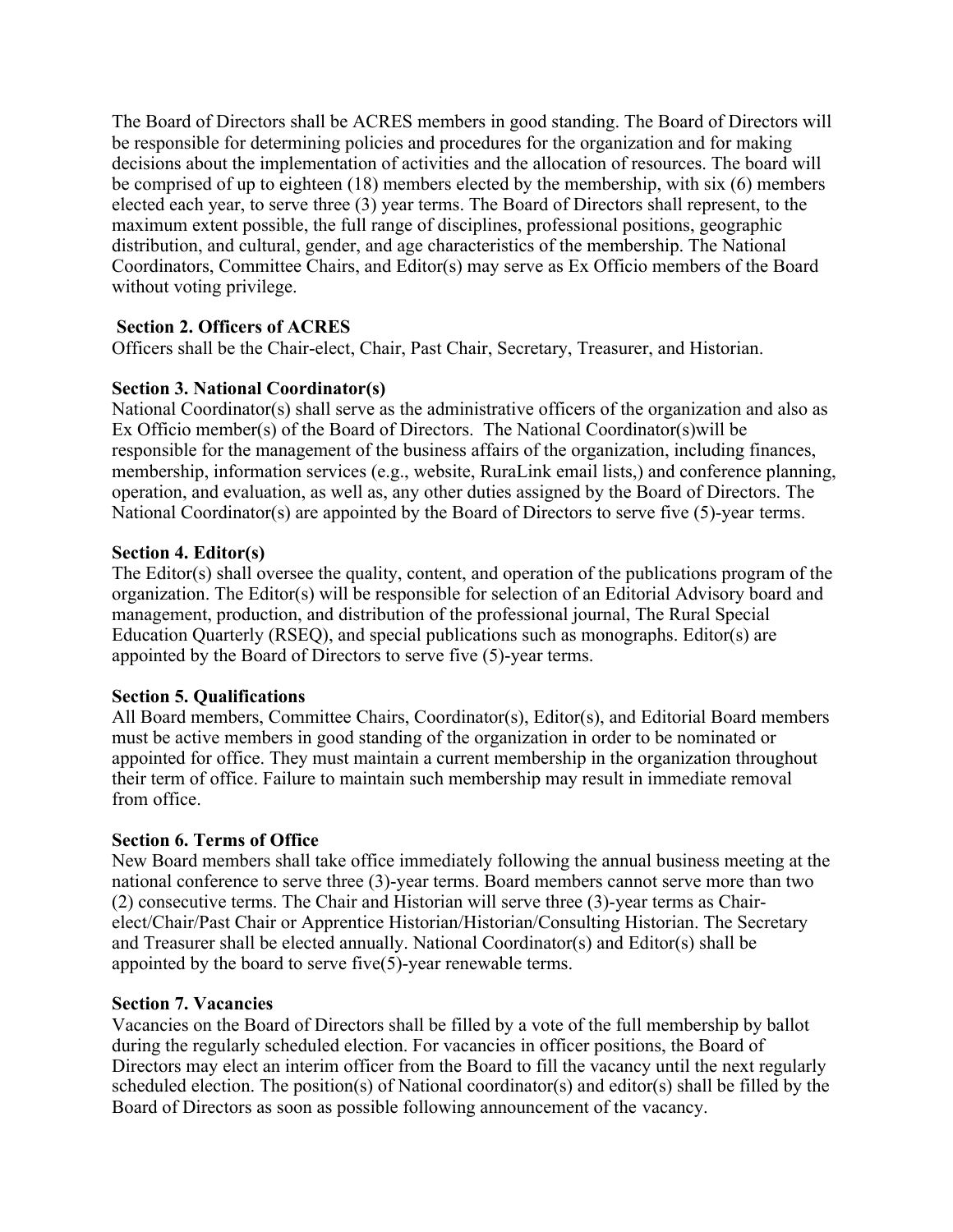### **Section 8. Removal from Office**

Board members and officers may be removed from their position by the following process:

- A petition for removal of the Board member must be signed by at least five (5) members of the organization and submitted in writing to the National Coordinator(s) or to the Chairperson of the Board of Directors.
- The Board member in question will be notified of the petition within one (1) week.
- The Chairperson shall notify other board members in writing within two (2) weeks of such petition, solicit relevant evidence from all concerned parties, and call a special meeting of the Board of Directors to consider the matter within thirty (30) days of receipt of the petition.
- At the meeting, the Chairperson shall make an opportunity available to all concerned parties including the member in question to present any relevant evidence or arguments.
- A two-thirds majority vote of the Board of Directors present (provided there is a quorum) shall be necessary for removal of the member. The vote shall be by written ballot and may be conducted at the meeting, by e-mail, or by post mail.
- Reinstatement or removal is effective immediately following the vote.
- The Board member shall be notified of the outcome of the vote within one (1) week following the meeting of the Board of Directors.

# **ARTICLE VI—DUTIES OF ELECTED AND APPOINTED POSITIONS**

### **Section 1. Duties of the Members of the Board of Directors**

- Serve as the policy making body of the organization
- Approve appointment of National Coordinator(s), Editor(s), and Committee Chairs
- Oversee activities of all officers and committees of the organization
- Approve annual budget and other fiscal actions of the organization
- Set agenda for the annual business meeting
- Select sites for the Annual Conference
- Support the organization
- Attend the Annual Conference and business meeting
- Take part in all Board meetings
- Serve on at least one Committee

# **Section 2. Duties of the Chairperson**

- Attend and preside at meetings of the Board of Directors
- Appoint Chairpersons for all Committees, with Board approval
- Make a report of Board activities to the membership at the annual business meeting
- Provide leadership for activities of the Board
- Provide leadership to the organization in policy development

# **Section 3. Duties of the Chairperson-elect**

- Attend and preside at meetings of the board in the absence of the Chair
- Work with the Chair to learn organizational policies and procedures
- Undertake additional duties as assigned by the Chair

# **Section 4. Duties of the Past Chairperson**

• Attend and preside at meetings of the Board in the absence of the Chair and Chair-elect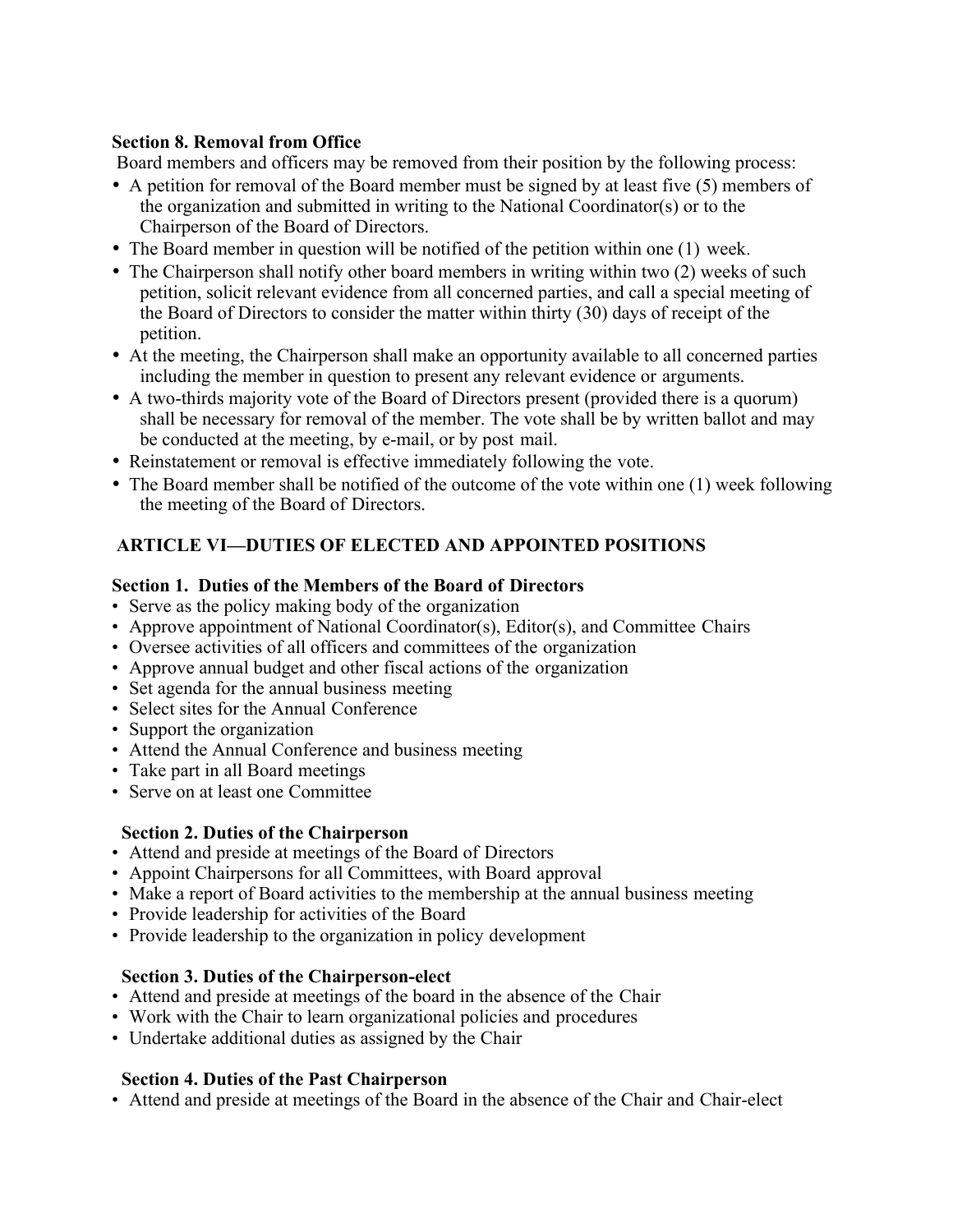- Work with the Chair and Chair-elect to maintain organizational continuity
- Solicit nominations for Board of Directors vacancies and for Officer positions
- Prepare, disseminate (by email), and tally ballots
- Notify nominees and the Board of election results
- Undertake additional duties as assigned by the Chair

### **Section 5. Duties of the Secretary**

- Take minutes of the annual business meeting and any other meetings of the membership and make permanent record of them
- Take minutes of Board meetings and make permanent record of them

### **Section 6. Duties of the Treasurer**

- Monitor finances of the organization
- Submit an annual budget for Board approval
- Serve as chair of the Budget and Financial Oversight Committee

# **Section 7. Duties of the Historian (Apprentice/Current/Consulting**)

- Maintain the history of ACRES
- Catalog archives of the organization
- Present a State of ACRES address to the membership at the Annual Conference
- Interpret the By-laws, Policies, and Procedures of the organization for the Board, Committees, Coordinator(s), and Editor(s) as needed

# **Section 8. Duties of the National Coordinator(s)**

- Serve as Executive Officer(s) of the organization
- Serve as Ex Officio member(s) of the Board
- Plan, implement, and evaluate the Annual Conference
- Carry out all directives of the board
- Oversee preservation of all organizational records—business/financial, membership, historical documents, etc.
- Maintain/update the organizational website
- Report HQ activities to the Board at Board meetings and to the membership at the business meeting during the Annual Conference

# **Section 9. Duties of the Editor(s)**

- Exercise editorial oversight of RSEQ
- In cooperation with HQ, serve as Managing Editor(s) of all organizational publications with responsibility for fiscal management, production, and dissemination
- Appoint members to serve on the Editorial Board to review manuscripts, discuss editorial policies/procedures, and propose additional publications as appropriate
- Report status of the ACRES publications program to the Board and to the membership at the business meeting during the Annual Conference.

# **ARTICLE VII—COMMITTEE STRUCTURE**

# **Section 1. Standing Committees**

Standing committees may include the (1) Exemplary Program Awards and Student Scholarship Committee, (2) the Conference Outreach Committee, (3) the Budget and Financial Oversight Committee, (4) the Membership Committee, (5) the Partnerships Committee, (6) Communications and Technology Committee. Each standing committee may be comprised of at least five (5) persons, a chairperson appointed by the Chair of the Board with approval of the Board, and four (4) persons invited to be committed to be computed to be committed to be committed to be committed to be committed to be committed to be committed to be committed to be committed to be committed to be committed to be comm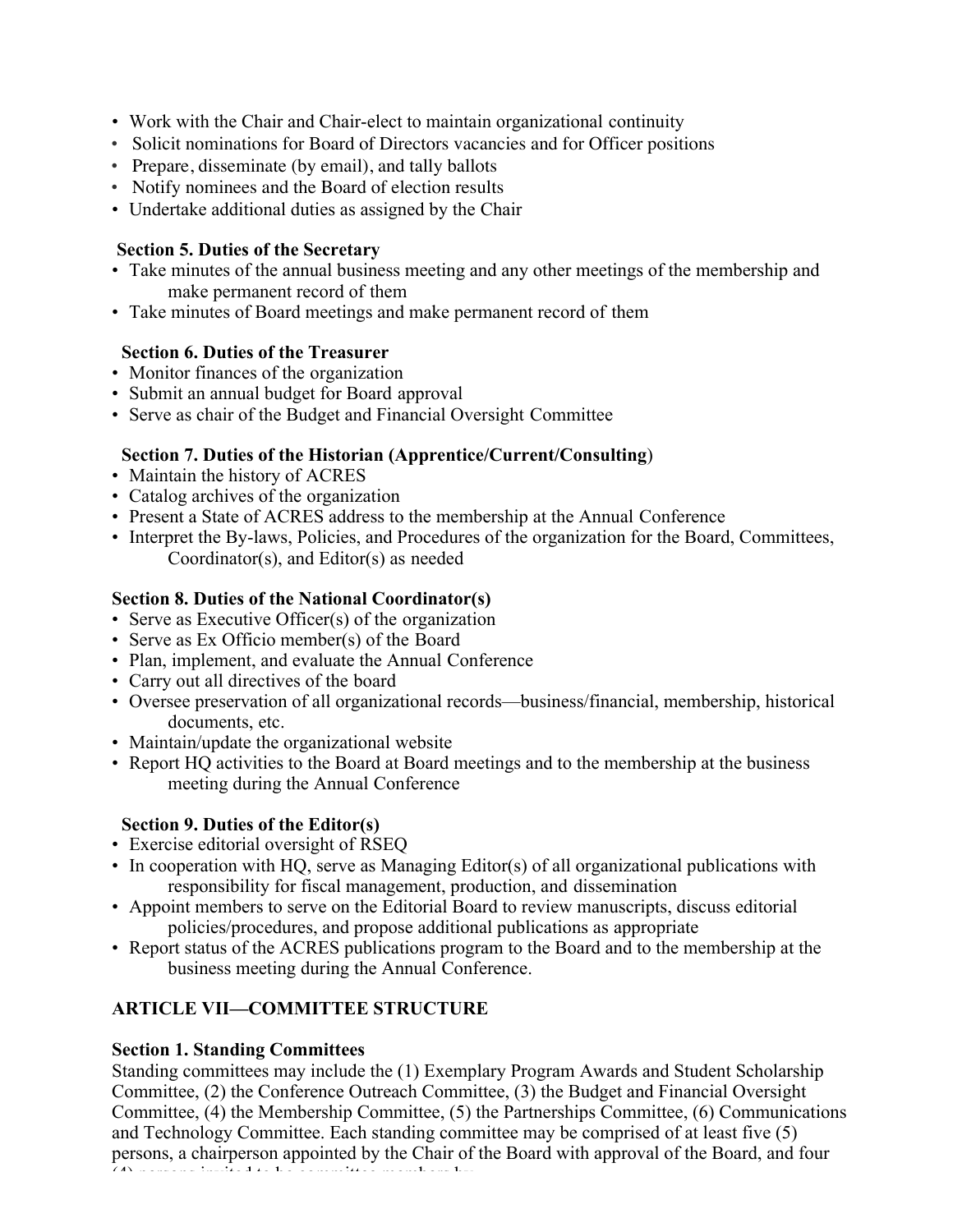the committee chair. Committee chairs and members may be re-appointed without restriction. Standing committees shall meet at least one (1) time per year. The Committee shall report activities to the Board at each Board meeting and to the membership at the business meeting during the Annual Conference.

### **Section 2. Ad Hoc Committees**

Ad Hoc committees may be established and their functions assigned at the discretion of the Chair with approval of the Board. Such establishment must clearly indicate the purpose of the committee, its length of service, and the expected outcome and/or product(s). Each ad hoc committee shall be composed of a Chair appointed by the Board Chair with approval of the Board and as many members as necessary to accomplish the committee's purpose. Ad Hoc committees shall be dissolved immediately upon acceptance of their final written report to the Board of Directors. If warranted, an ad hoc committee can become a standing committee with Board approval. (Examples of ad hoc committees include the Auction Committee, Governmental Relations Committee, Policies and Procedures Committee).

# **ARTICLE VIII—DUTIES OF COMMITTEES**

### **Section 1. Duties in General**

- Determining goals and objective for committee work for the year
- Preparing budget requests for the committee's work
- Preparing written reports of activities for the Board meetings and for the annual membership business meeting
- Submitting business related to policy to the Board for approval

# **Section 2. Duties of the Exemplary Program Awards and Student Scholarship Committee**

- Prepare information and application forms for: ACRES Exemplary Program Awards, ACRES Student Scholarship, Educator of the Year
- Solicit nominations for awards
- Coordinate submission and review of applications
- Select application reviewers
- Notify recipients
- Arrange for presentation of awards at the Annual Conference

# **Section 3. Duties of the Conference Outreach Committee**

- Consult with HQ and Budget and Finance Committee on budget and fees to support the Annual Conference
- Consult with HQ on lodging, equipment, hospitality, and other services during the Conference
- Arrange for keynote speakers, professional activities, and social events of the Conference
- Develop and coordinate relationships with local districts and organizations to support relevance of conference activities and topics and enhance conference attendance
- Evaluate the Conference and present any resultant recommendations for future conferences

# **Section 4. Duties of the Budget and Financial Oversight Committee**

- In cooperation with HQ, propose an annual organizational budget
- Review HQ financial reports
- Recommend activities to increase revenues, including dues/subscription increases, fund raising, development projects etc to maintain ACRES fiscal stability
- With HQ, make financial reports to the Board at Board meetings and to the membership at the business meeting during the Annual Conference

#### **Section 5. Duties of the Membership Committee**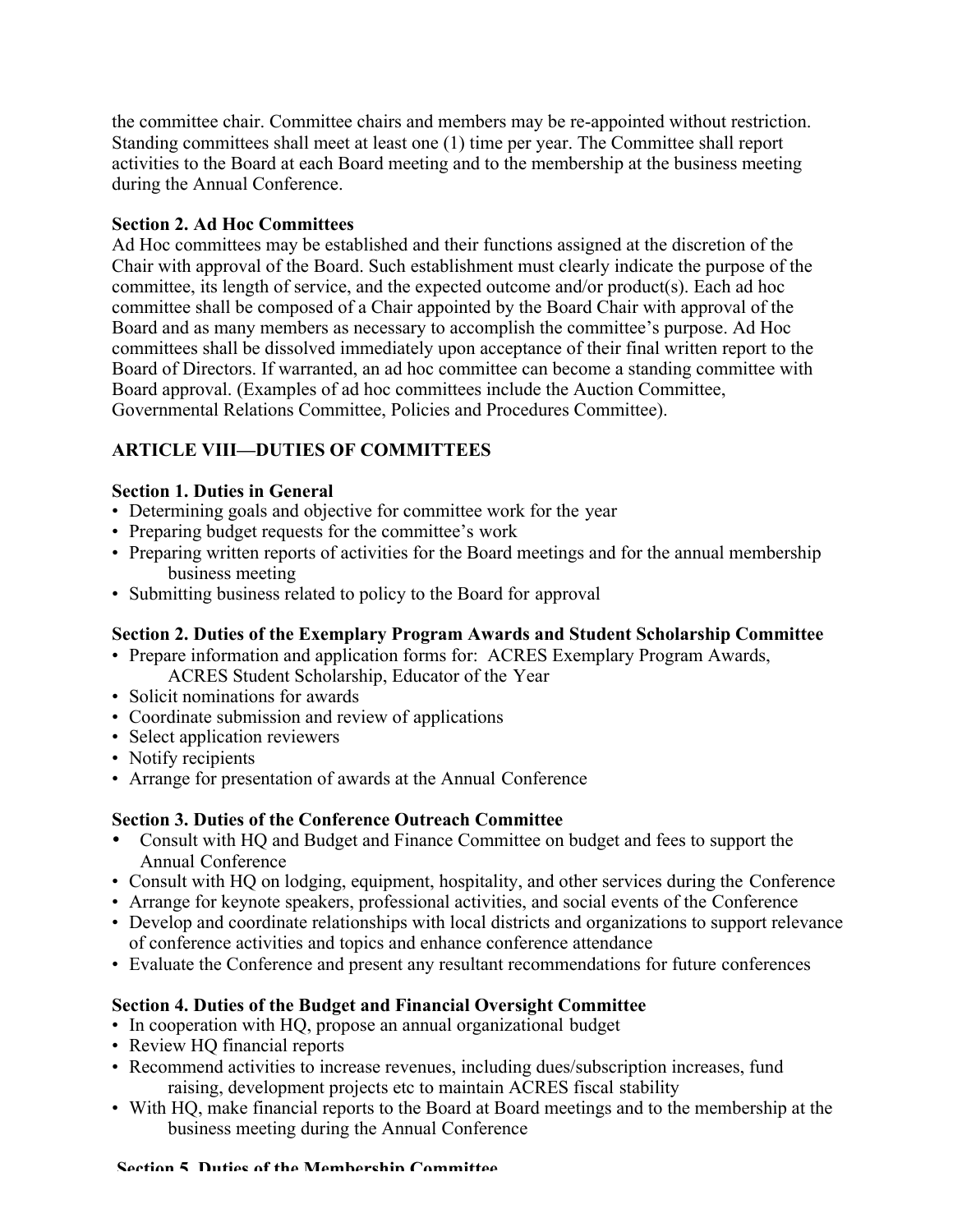- Develop/maintain strategies to renew current memberships and to recruit new members
- Encourage membership ongoing participation in ACRES activities—Annual Conference, Board of Directors, Committees, Publications, etc.

#### **Section 6. Duties of the Partnerships/Marketing Committee**

- Promote ACRES as a professional organization
- Maintain contact with other professional organizations having a mission similar to ACRES
- Develop sponsors (corporate, private, institutional, individual) willing to support the organization and the Annual Conference
- Cooperate with other professional organizations for dissemination of information with regard to ACRES

#### **Section 7. Duties of the Communications and Technology Committee**

- Identify current technologies for distributing ACRES information and news to promote ACRES and its mission.
- Distribute (a) information and (b) news identified by the ACRES Board as essential and of potential interest to the membership at large.
- Frequency of communications will be at least twice a month (a) information that develops the understanding of ACRES as an organization and (b) current news that helps build the profile of what ACRES members and the organization are involved with that actualizes ACRES' mission.

### **ARTICLE IX—ANNUAL MEETINGS**

#### **Section 1. Annual Conference**

The Annual Conference shall consist of a professional conference, a business meeting, committee meetings, and other professional or social activities designated by the Board of Directors and the Conference Planning Committee in accordance with the mission and purposes of the organization.

#### **Section 2. Business Meeting**

A minimum of one (1) business meeting of the membership shall be held each year in conjunction with the Annual Conference. At the business meeting, the officers of the organization and the committee chairs will report activities to the membership and will respond to questions from members. Members will have the opportunity to adopt policy, vote on ACRES governance changes, and otherwise participate in the business of the organization.

#### **Section 3. Board Meetings**

The ACRES National Board of Directors will meet at least four (4) times each year in addition to meeting at the Annual Conference. The additional meetings can be conducted at a specified location or can be conducted using technology that allows for synchronous Board member interaction and discussion.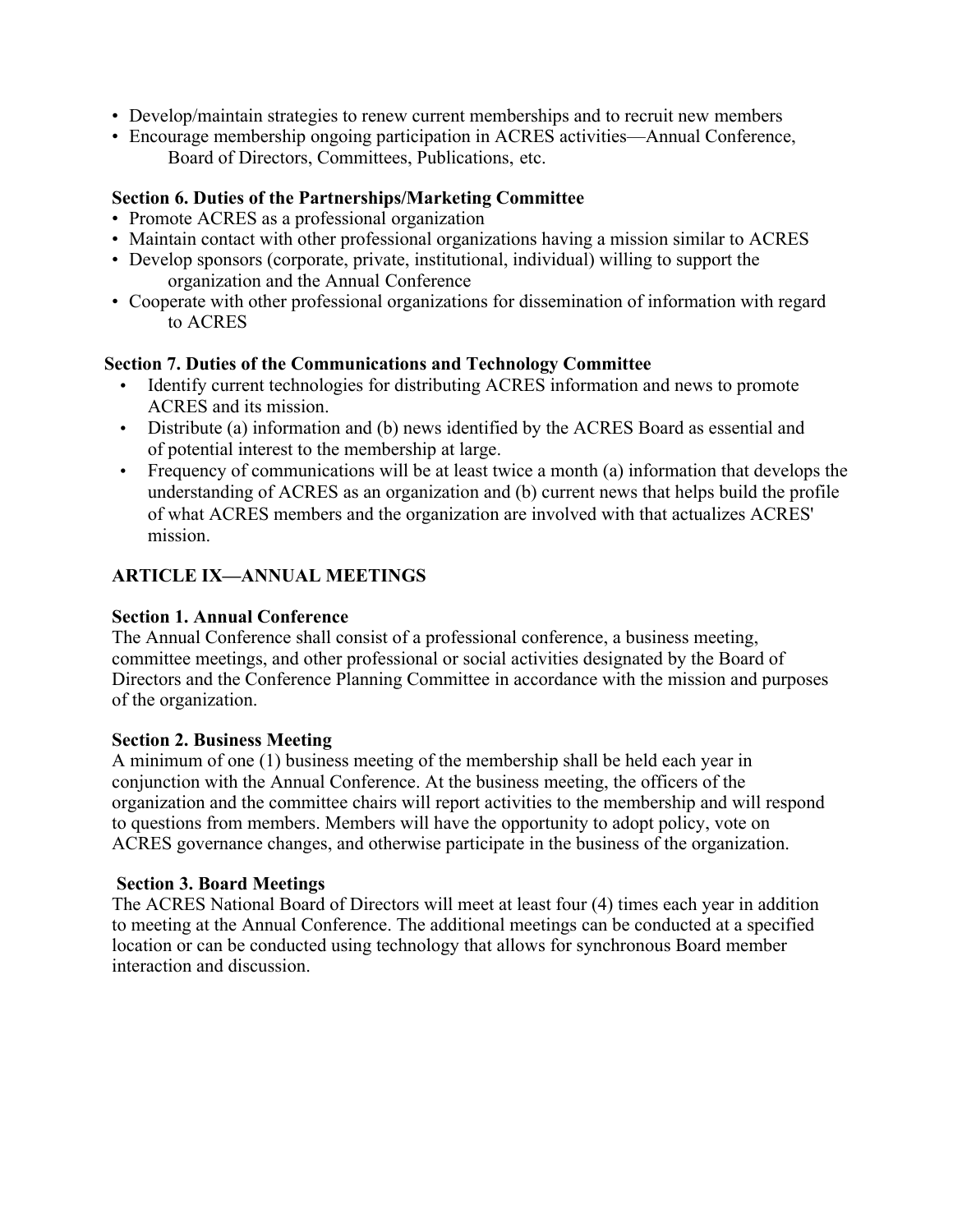#### **Section 4. Parliamentary Procedure**

The rules of parliamentary procedure know as Robert's Rules of Order: Newly Revised, shall govern all official proceedings and meetings of this organization, subject to any special rules that also may apply.

### **ARTICLE X—FINANCES**

#### **Section 1. Financial Support**

The organization shall finance all activities from membership dues, publication subscriptions and purchases, fees for special projects and activities, fund raising events, receipt of special funds or endowments, and such other activities as are consistent with the non-profit status of the organization, as well as, its mission and purposes.

#### **Section 2. Dues**

 Dues for regular and student members shall be proposed by the Budget and Financial Oversight Committee and regulated by the Board of Directors. Approval for changes in dues shall require a simple majority vote of the members at the business meeting during the Annual Conference or by e-mail/post mail ballot.

### **ARTICLE XI—ADOPTION OF THE BY-LAWS**

These By-laws shall have been adopted upon a vote open to the full membership with a majority approval of those voting.

#### **ARTICLE XII—AMENDMENTS TO THE BY-LAWS**

These by-laws may be amended using the following process:

- Proposed amendments/changes to the By-laws must be petitioned by ten (10) active members in writing to the National Coordinator(s) or to the Chair of the Board
- Proposed amendments/changes to the By-laws will be circulated by e-mail or post mail to the membership for consideration
- The membership will have the opportunity to vote either by mail ballot, by e-mail, or on location at the business meeting during the Annual Conference
- Amendments/changes to the By-laws must pass by a simple majority of the members voting
- All approved amendments/changes will become effective immediately

# **ARTICLE XIII—DISSOLUTION**

#### **Section 1. Dissolution of the Organization**

In the event that the organization is no longer financially or professionally viable, the Board of Directors shall have the authority to dissolve the organization and its associated non-profit corporation. The Board may vote to dissolve the organization only in extreme circumstances, following a full and open discussion of the situation, and after pursuit of all feasible alternatives for maintaining its existence. Dissolution shall require a two-thirds majority vote of the full Board membership at a meeting specially scheduled for this purpose.

#### **Section 2. Disposal of Assets**

In the event of dissolution of the organization, the Board of Directors shall, after payment of all exiting liabilities, dispose of the assets of the organization by one or both of the options below: